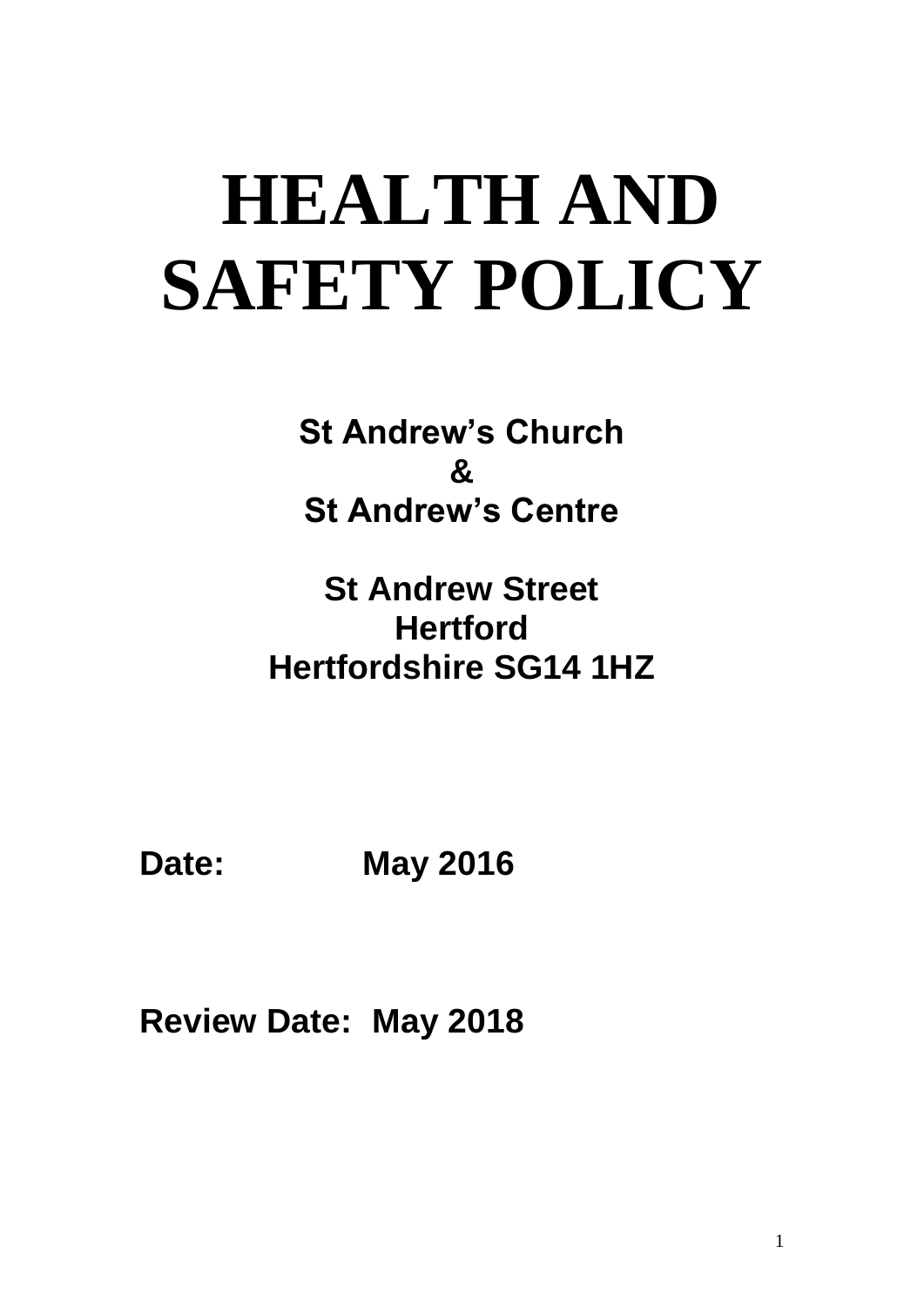## **INTRODUCTION**

This document has been prepared in accordance with the provisions of the Health and Safety at Work etc. Act 1974 and the regulations made under it.

The Policy is in three sections:

- A. General Statement of Policy
- B. Organisation and Responsibilities
- C. Arrangements

# **CONTENTS**

## **SUBJECT**

# **THE HEALTH AND SAFETY POLICY**

Note to all Employees, Voluntary Helpers, Hirers and Contractors SECTION A – GENERAL STATEMENT OF POLICY

- SECTION B ORGANISATION AND RESPONSIBILITIES
- 1. Responsibility of the Priest in Charge
- 2. Responsibility of the Churchwardens
- 3. Responsibility of the Parochial Church Council
- 4. Responsibility of the Trustees of the St Andrew's Centre
- 5. Responsibility of Activity Leaders
- 6. Responsibility of the Health and Safety Officer
- 7. Responsibility of Employees, Voluntary Workers and Hirers
- 8. Responsible Persons
- 9. Persons with Specific Responsibilities
- SECTION C ARRANGEMENTS
- 1. Accidents and First Aid
- 2. General Fire Safety
	- 2.1 Fire Extinguishers
	- 2.2 Fire Alarm System
	- 2.3 Other Fire Protection Equipment
	- 2.4 Evacuation Procedures
	- 2.5 Evacuation Drills
	- 2.6 If you Discover a Fire
- 3. Electrical Safety
- 4. Gas Equipment Safety
- 5. Hazardous Substances
- 6. Safety of Plant and Machinery
- 7. Slips, Trips and Falls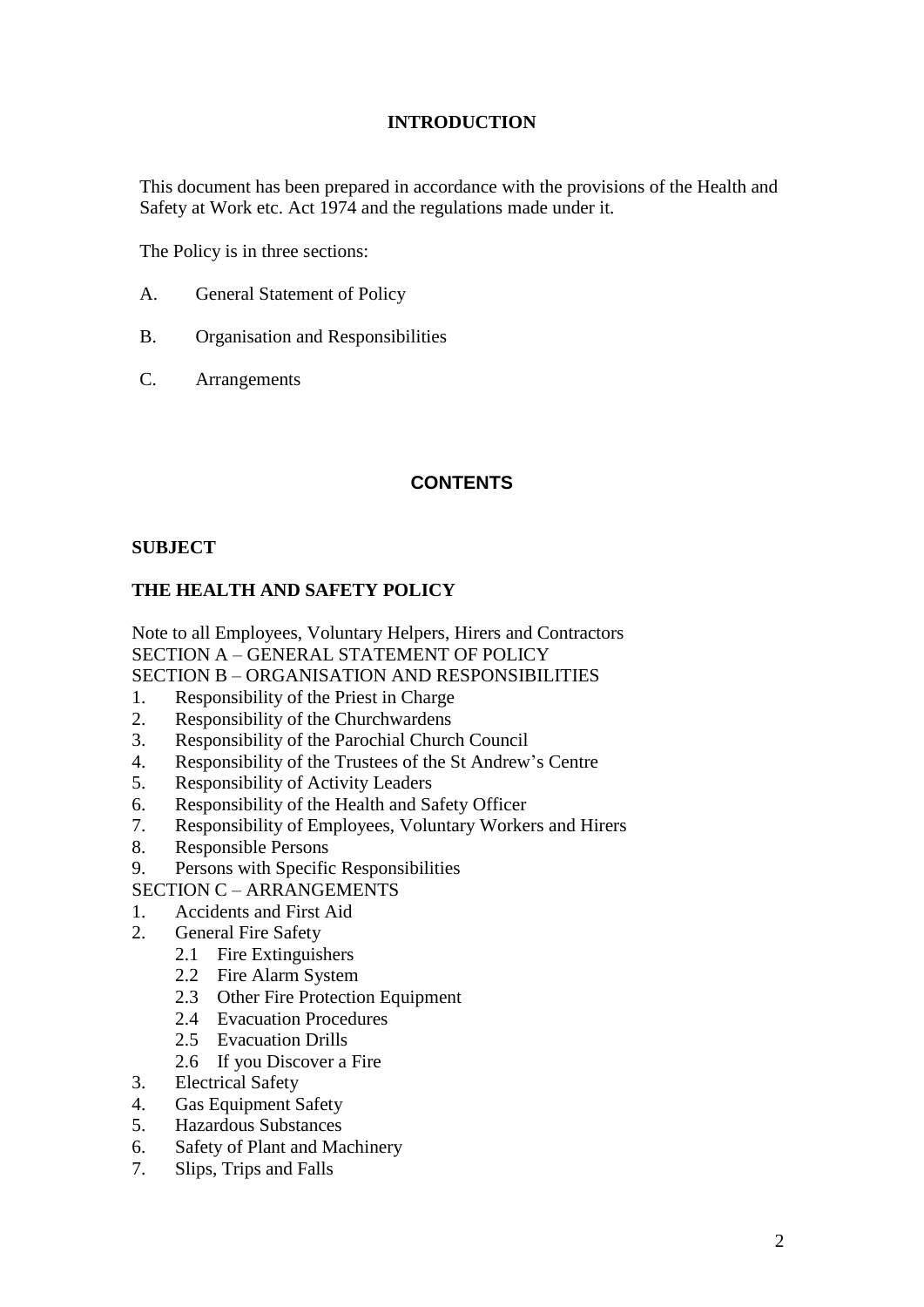## 8. Lighting

- 9. Working at High Levels<br>10. Preparation of Food
- Preparation of Food
- 11. Manual Handling
- 12. Display Screen Equipment
- 13. Hazardous Buildings/Glazing
- 14. Child Protection
- 15. Personal Safety
- 16. Activities and Other Areas where risk assessment procedures may need to be created
- 17. Risk Assessments
- 18. Contractors
- 19. Information and Enforcement

# **NOTE TO ALL EMPLOYEES, VOLUNTARY HELPERS, HIRERS AND CONTRACTORS**

The success of this Policy will depend on your co-operation. It is therefore important that you read this document carefully and understand your role and the overall arrangements for health and safety.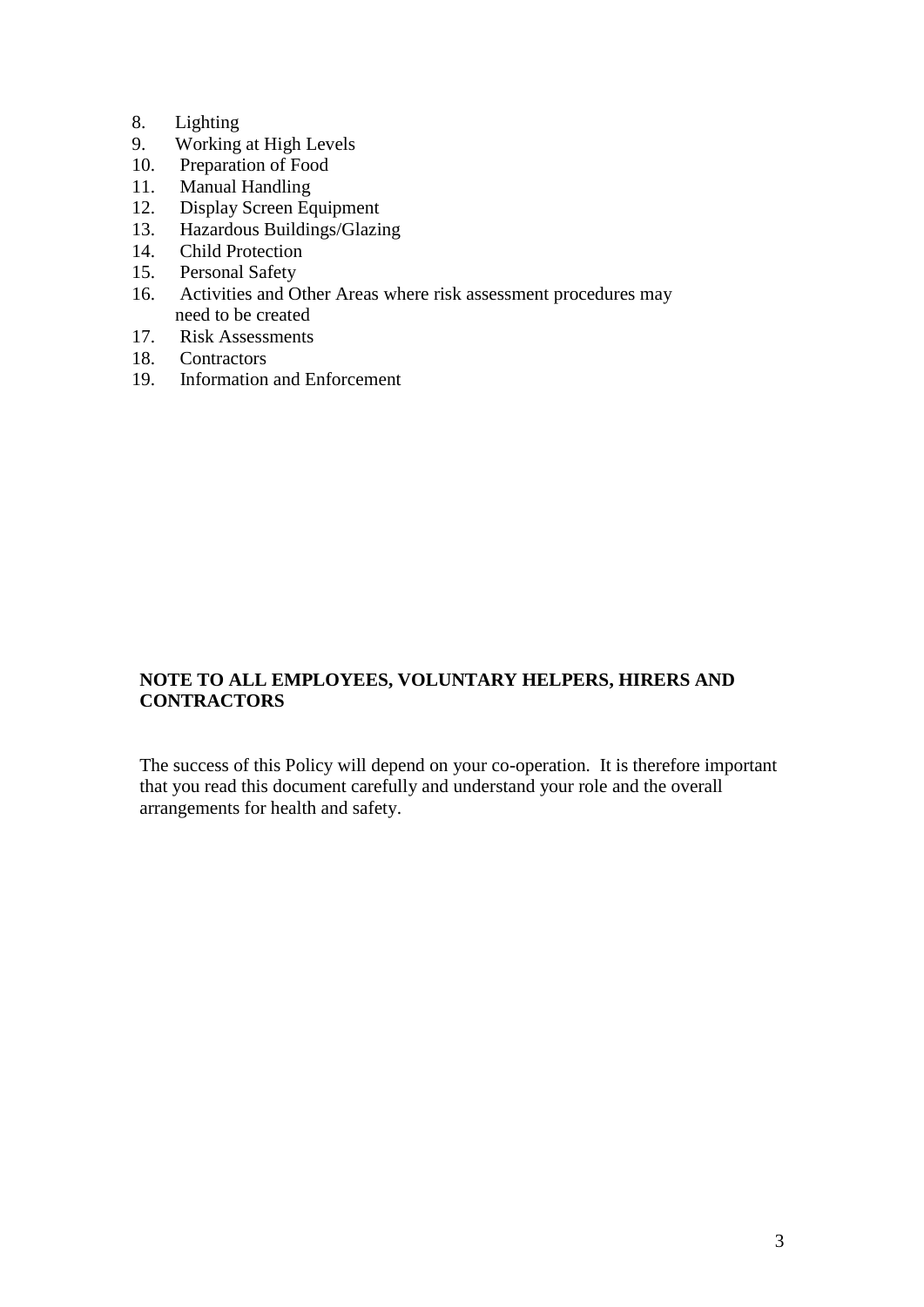#### **SECTION A**

#### **GENERAL STATEMENT OF POLICY**

Our Policy, so far as is reasonably practicable, is to provide and maintain safe and healthy working conditions, equipment and systems of work for all our employees casual labour and voluntary helpers, and to provide such information, training and supervision as they need for this purpose.

We will also endeavour to ensure, so far as is reasonably practicable, the health, safety and welfare of all members of the congregation, contractors, visitors and others who may visit the church, churchyard and any associated buildings, which includes the St Andrew's Centre.

The allocation of duties for safety matters and the particular arrangements which we will make to implement the Policy are set out below.

The Policy will be kept up-to-date, particularly in the light of any changes to our buildings or activities. To ensure this, the Policy and the way in which it has operated will be reviewed regularly and the appropriate changes made.

In order to ensure that health and safety matters are kept constantly under review, an item on health and safety will be on the agenda for all meetings of the Parochial Church Council, and sub committees, where they exist, and employees and voluntary workers will be consulted on a regular basis in order to seek their views on health and safety matters.

Signed: …………………………………… Priest in Charge: Revd Alan Stewart

Date: ……………………………………

Review Date: …………………………………….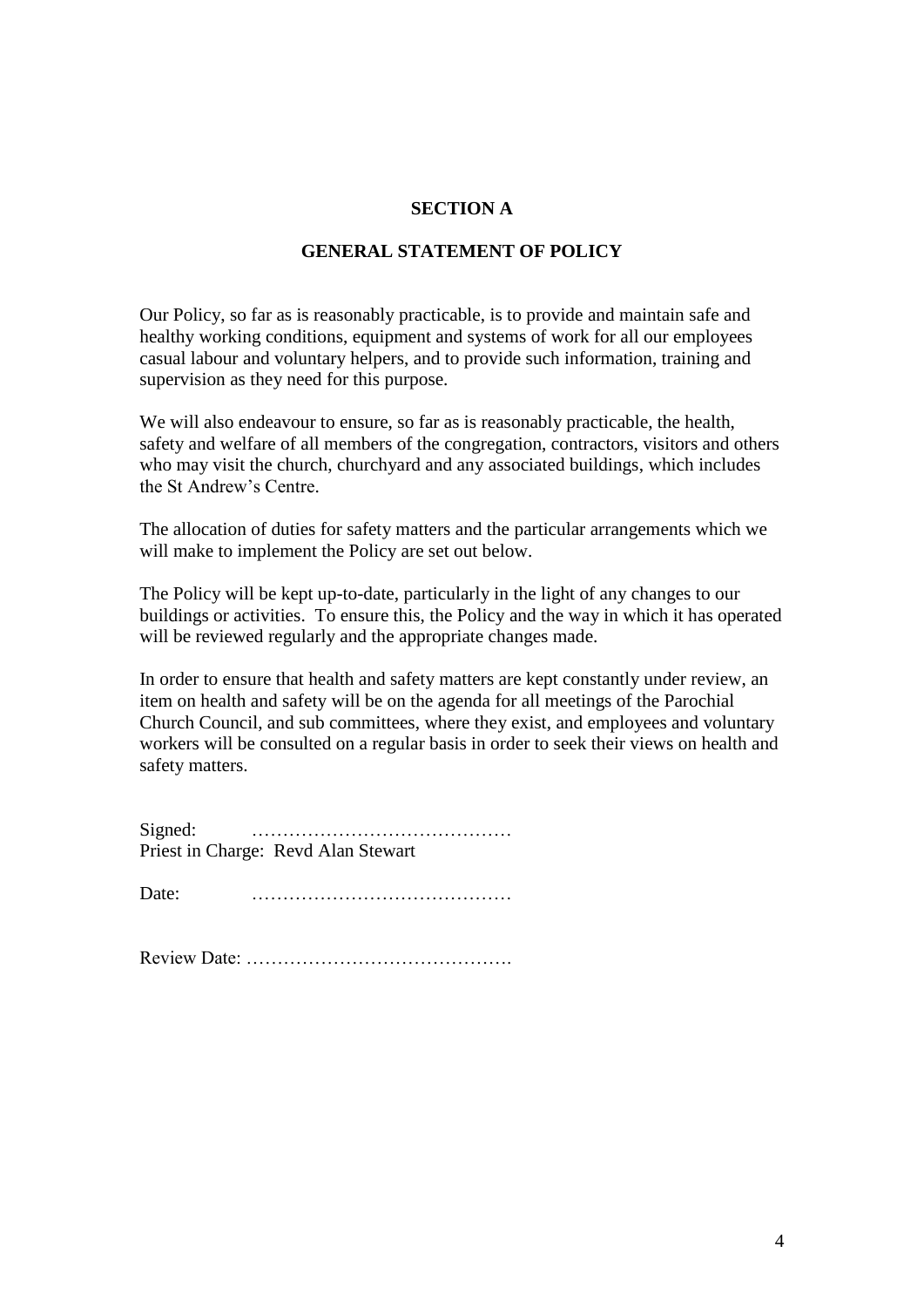## **SECTION B**

#### **ORGANISATION AND RESPONSIBILITIES**

#### **1. Responsibility of the Priest in Charge**

Overall responsibility for health and safety is that of the Priest in Charge, Revd Alan Stewart, who will ensure that arrangements are in place to satisfy Health and Safety Regulations and appropriate Codes of Practice.

Specific responsibilities may be delegated to church personnel. As new projects emerge, the names of responsible persons will be notified and the list amended accordingly.

#### **2. Responsibility of the Churchwardens**

Responsibility to ensure that the arrangements outlined in this Policy are carried out and updated as necessary is with the Churchwardens, as noted below:

Mrs Penny Wiggins

Mr Brian Giddings

## **3. Responsibility of the Parochial Church Council**

The PCC has general responsibility to ensure that the Health and Safety Policy is implemented for the Church and St Andrew's Centre.

#### **4. Responsibility of the Trustees of the St Andrew's Centre**

- To ensure that all users of the Centre are aware of the Health and Safety Policy and its requirements.
- To notify the Health and Safety Officer and the Parochial Church Council of any Health and Safety concerns, incidents or omissions.

## **5. Responsibility of Activity Leaders**

The leader of an activity has the responsibility for the implementation of the arrangements outlined in this Policy.

#### **6. Responsibility of the Health and Safety Officer**

- To be familiar with Health and Safety Regulations as far as they concern church premises.
- To be familiar with the Health and Safety Policy and arrangements and raise issues related to the observance of the policy and arrangements.

The Health and Safety Officer and Responsible Person is: Rod Willis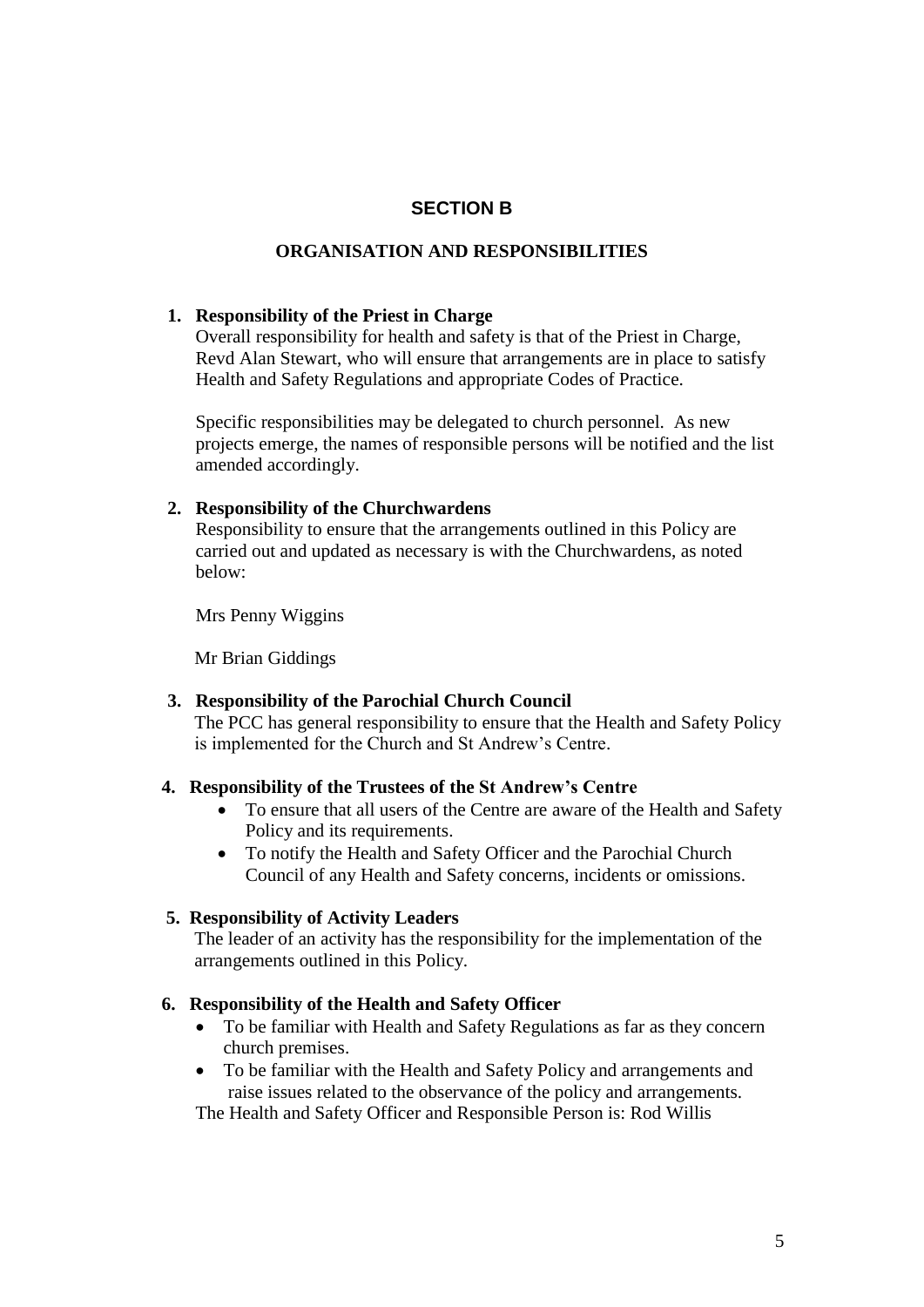The following are examples of areas in which issues may occur:

- $S$ afe systems of work
- Maintenance of the church and the St Andrew's Centre
- Maintenance of the churchyard
- **Provision and use of safety equipment and clothing**
- Maintenance and use of plant, equipment and tools
- Access and egress
- Availability and maintenance of fire-fighting equipment
- Food hygiene regulations and procedures

## 7. **Responsibility of Employees, Voluntary Workers and Hirers**

All employees and voluntary helpers have a responsibility to co-operate in the implementation of this Health and Safety Policy and to take reasonable care of themselves and others whilst on church business or premises.

## **Employees, Voluntary Workers and Hirers must, therefore:**

- 1. Comply with safety rules, operating instructions and working procedures.
- 2. Use protective clothing and equipment when it is required.
- 3. Report any fault or defect in equipment immediately to the appropriate person.
- 4. Report all accidents (however minor), injuries, near misses or other potential safety hazards as soon as possible.
- 5. Not misuse anything provided in the interests of health and safety.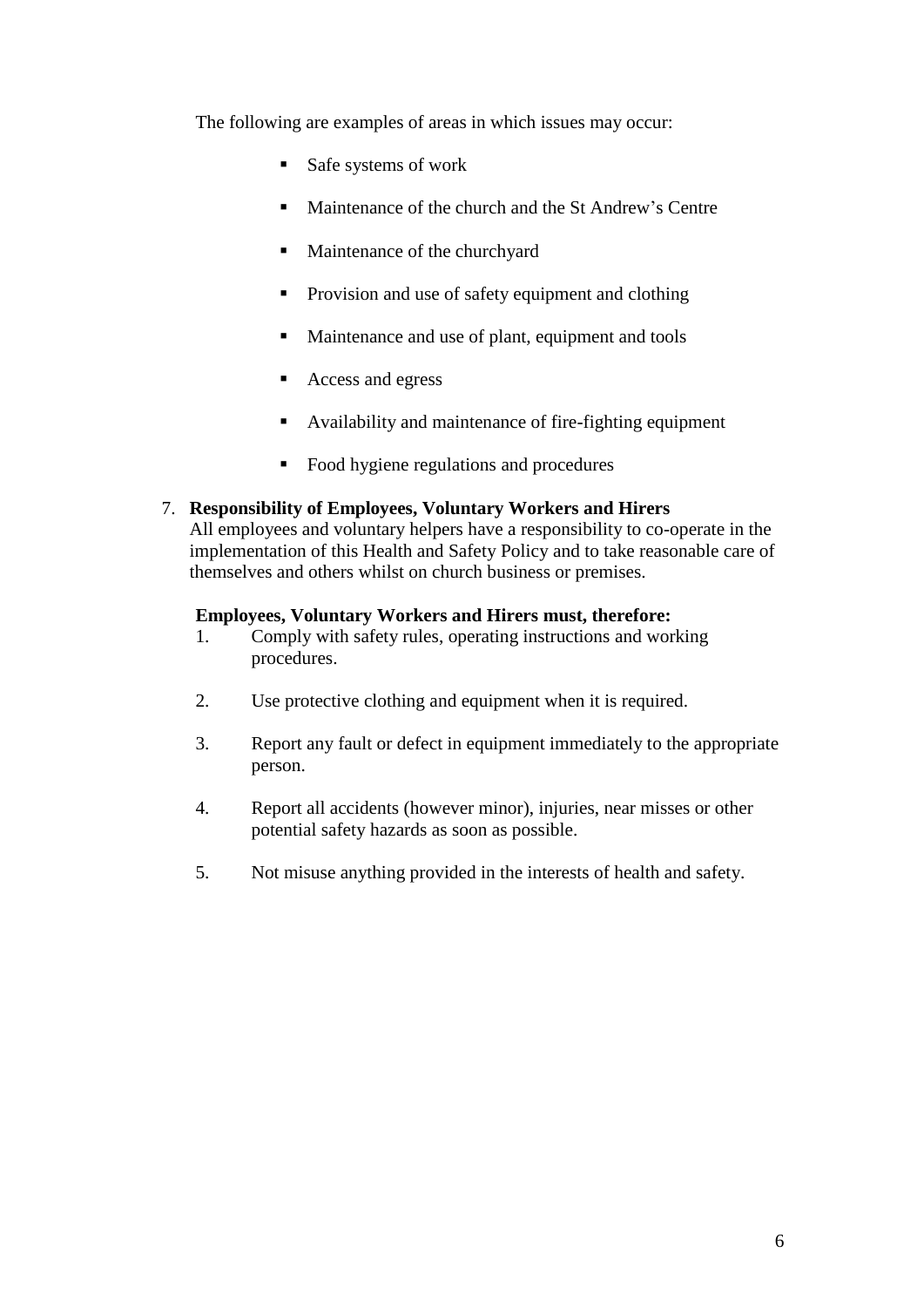#### **8. Responsible Persons**

**St Andrew's Church**

**The Priest in Charge, in association with the Churchwardens and PCC, has responsibility for all of the areas listed below:**

**1. By Activity** Church Accident Book/Accident Reporting (1) Fire Extinguishers (2.1) Emergency Evacuation (2.4) Portable Electrical Appliances (3.1) Fixed Electrical System (3.4) Gas Equipment (4) Hazardous Substances (5) Plant and Machinery (6) Condition of Floors and Stairs (7) Condition of Churchyard (7) Light Bulb Changing (8) Working at High Levels (9) Food Preparation (10) Manual handling (11) Display Screen Equipment 12) Building Defects/Glazing (13) Child Protection (14) Personal Safety (15) Contractors (18) Bell Ringing (16) Choirs/Music Fetes and Outings (16) Health and Safety Training

#### **2. By Area**

Main body of church Lady Chapel Entrance Porch Church Office Church WC Vergers' Vestry **Sacristy** Organ Loft Ringing Chamber Bell Chamber Kitchen Churchyard St Andrew's Centre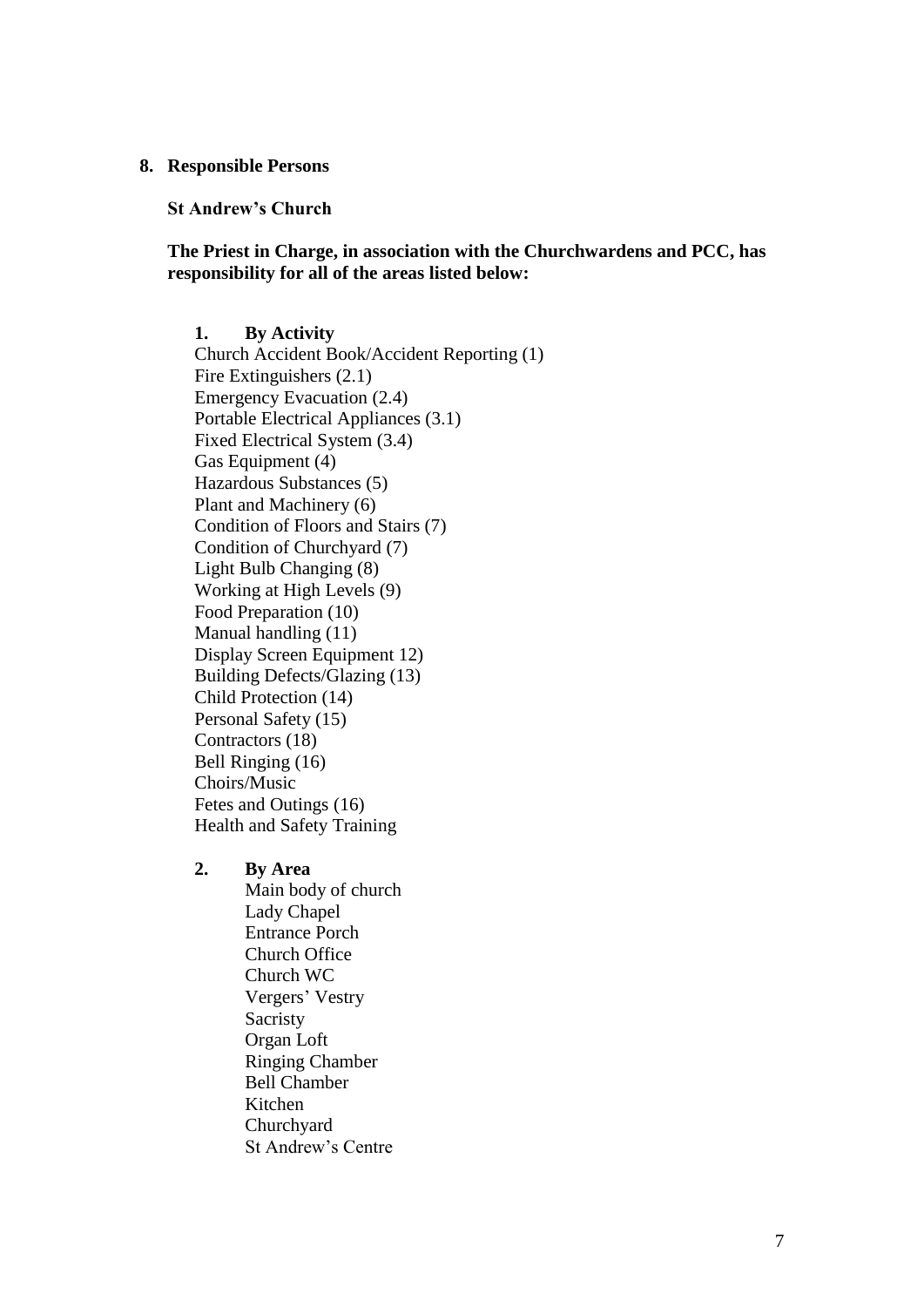#### **St Andrew's Centre**

**Entrance Foyer**  Boiler Room Hall 1 Hall 2 Kitchen Store Room WCs Art Room John Summers-Gill Room Vestry Garden

# **9. Persons with specific responsibilities include:**

Jane Eldred: choir, music, choir vestry, organ loft

Alastair Stracey: bell ringing, ringing chamber, bell room

St Andrew's Centre Trustees: Centre, garden area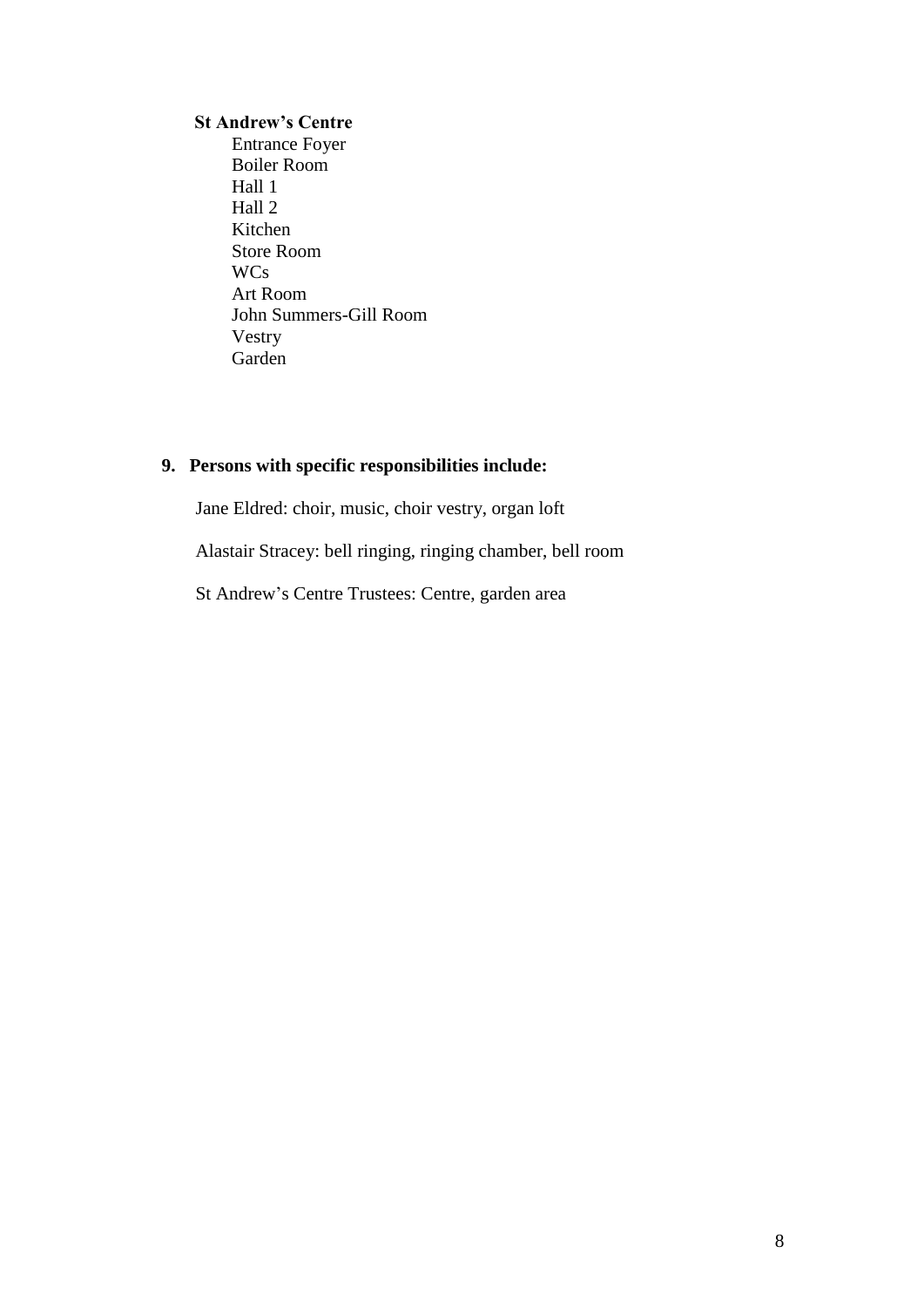#### **SECTION C**

#### **ARRANGEMENTS**

(Implementation of the Policy)

This section sets out our arrangements to minimise as far as is reasonably practicable risks to the health and safety of employees, voluntary workers, members of the congregation, users and hirers of St Andrew's Church and the St Andrew's Centre, visitors and contractors.

# **1. ACCIDENTS AND FIRST AID Church**

A First Aid box is located in the church WC.

## **St Andrew's Centre**

A First Aid box is located on the kitchen counter.

Trained/qualified First Aiders are: Brian Coe, Val Morey, Penny Wiggins, Tracy Plumpton, Ruth de Paolis

The accident books are located with the First Aid boxes.

All accidents and incidents are entered onto a form in the accident book, and the form is forwarded to the Church Administrator and our insurers advised.

Accident books and accident records are regularly reviewed.

*Fatal accidents, major injuries and dangerous occurrences must be reported immediately by a responsible person by the quickest practicable means (normally the telephone) to the relevant enforcing authority (for churches this will most probably be the Local Authority Environmental Health Department) under the Reporting of Injuries, Diseases and Dangerous Occurrences Regulations 1995. Following the initial notification, a written report on the approved form F2508 must be sent to the enforcing authority within 10 days of the accident or occurrence. If there is any doubt as to whether the accident is reportable, or to which authority it should be reported, the advice of the Health and Safety Executive should be obtained.*

*The following is a summary of the injuries or occurrences which must be reported (for further information, refer to the Regulations or contact the HSE or Environmental Health Officer):*

- *- Any fatality to employees or non-employees, including volunteers.*
- *- Major injuries to employees (this includes fractures, amputations, dislocations, loss of sight, electric shock, exposure to harmful substances, any injury resulting in admission to hospital for more than*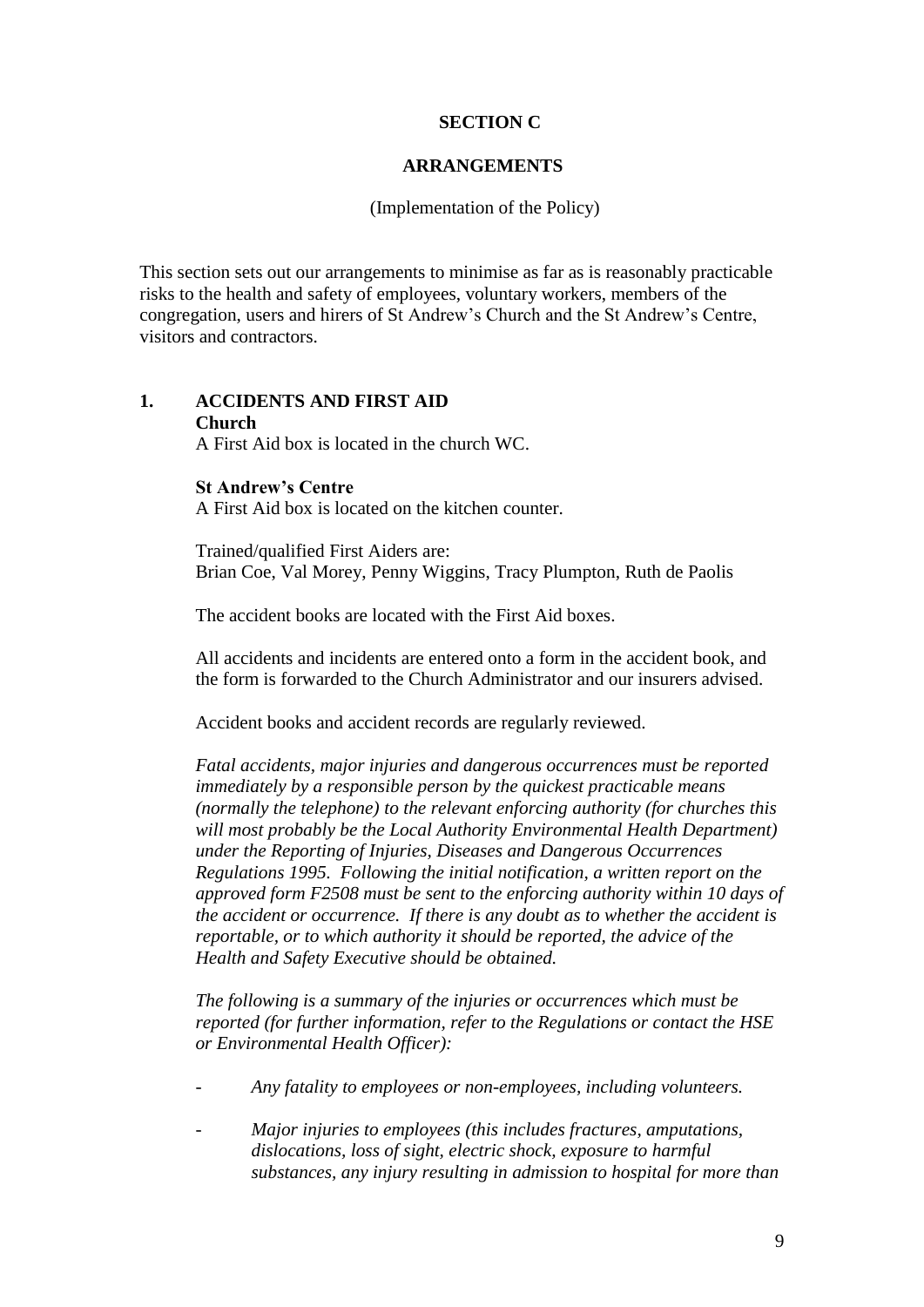*24 hours and any accident that causes more than three consecutive days off work).*

*- Injuries to non-employees which require the injured person to be taken straight to hospital for treatment.*

## **RIDDOR – Reporting of Injuries, Diseases, Dangerous Occurrences Regulations 1995**

These accidents will be reported by the Responsible Person.

If the church or the St Andrew's Centre is let to outside organisations, they are told in writing that in the event of an accident, details must be reported on the form in the accident book. A book is kept for this purpose both in the church and in the Centre (see p9).

# **2. GENERAL FIRE SAFETY**

Our policy is to fulfil our obligations under the Fire Precautions (Workplace) Regulations 1997. In order to achieve this, we undertake the following:

- 1. An assessment of the fire risks in the church and associated buildings. This is carried out either as a specific exercise or as part of our general health and safety risk assessments.
- 2. A check that a fire can be detected in a reasonable time and that people can be warned.
- 3. A check that people who may be in the building can get out safely, including, if necessary, the provision of emergency lighting.
- 4. To provide reasonable fire fighting equipment.
- 5. A check that those in the building know what to do if there is a fire.
- 6. A regular check that our fire fighting equipment is in place and is serviceable, and that there is an annual maintenance contract in place with a reputable company.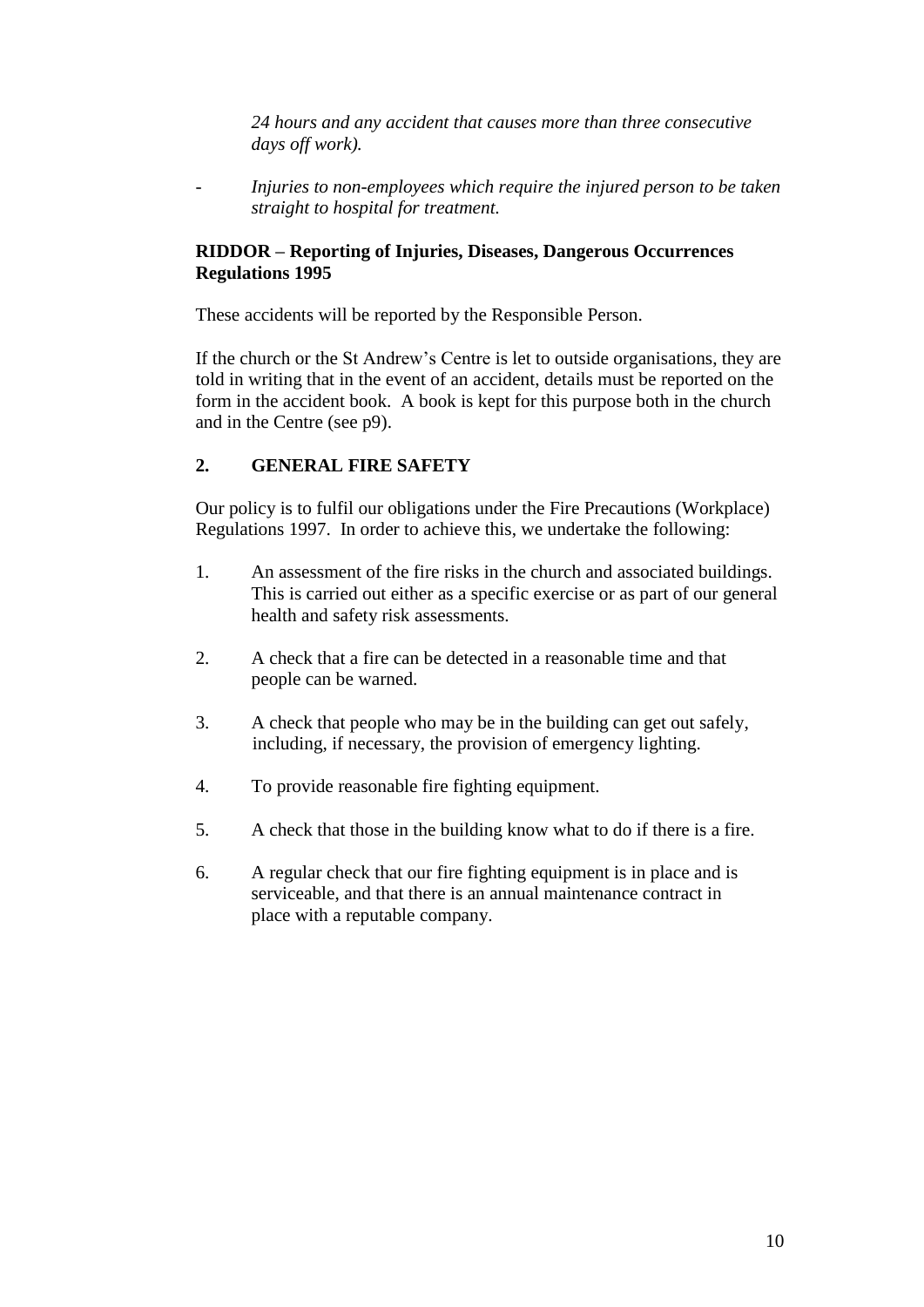## **2.1 Fire Extinguishers**

Fire extinguishers are kept in the following locations:

#### **Location Type of Extinguisher and Capacity**

*(e.g. Organ Loft) (e.g. Carbon Dioxide 2kg)*

| Ring chamber              | 2 | Water 61tr        |  |
|---------------------------|---|-------------------|--|
| By North Door             |   | Water 61tr        |  |
| <b>Beside Fuse Board</b>  |   | CO22kg            |  |
| Church Kitchen            |   | CO22kg            |  |
| South Transept            |   | Water 61tr        |  |
| <b>St Andrew's Centre</b> | 5 |                   |  |
| Kitchen                   |   | CO22kg            |  |
| South Exit                |   | Water 6ltr        |  |
| Fover                     |   | Water 6ltr        |  |
| Outside JS-G Room         |   | Water 6ltr $(x2)$ |  |

The extinguishers noted above are checked every month by the Responsible Person to ensure that they are still in place and have not been discharged.

The extinguishers noted above are checked annually by a qualified representative of a specialist company.

#### **2.2 Fire Alarm System**

St Andrew's Centre - **'**Break glass' point in Room 2 and/or Foyer to activate combined smoke / audio alarms

#### **Combined Audio and Smoke Detectors**

St Andrew's Centre – Vestry (Room 3); John Summers-Gill Room; Landing; Lobby; Foyer; Rooms 1, Room 2, Resource Room, Kitchen, WC

#### **Emergency Lighting**

St Andrew's Centre – Vestry (Room 3); John Summers-Gill Room; Room 1, Room 2, Resource Room; Kitchen, Store Room, Foyer, WC

#### **2.3 Other Fire Protection Equipment**

Fire blanket in church kitchen.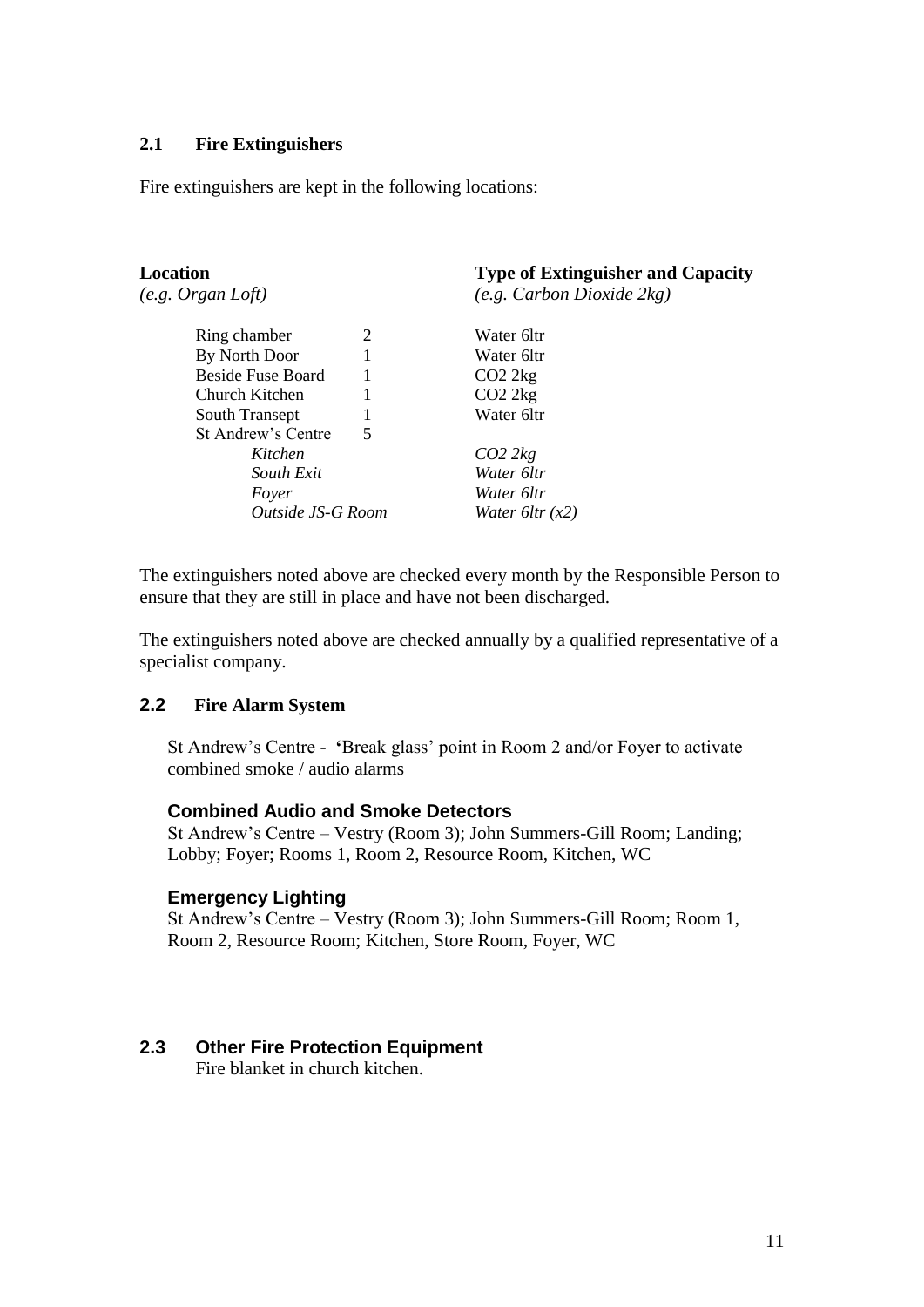## **2.4 Evacuation Procedures**

For large services and concerts, where the congregation/audience exceeds *100*  people*, o*ur procedures for stewarding/evacuation are detailed below:

- 1. All designated fire doors must be unlocked before the service/event commences and be clearly marked as fire exits using the "Running Man" symbol.
- 2. A check must be made that all doors can be opened.
- 3. A trained steward must be allotted to each door and have responsibility for persons in a specific part of the church.

| Area of Church                             | Exit Door(s)                           |  |  |
|--------------------------------------------|----------------------------------------|--|--|
| Nave South                                 | West door                              |  |  |
| Nave North                                 | North door                             |  |  |
| Seats between kitchen and office West door |                                        |  |  |
| Chancels                                   | via vestry and St Andrew's Centre exit |  |  |
| Choir stalls                               | via vestry and St Andrew's Centre exit |  |  |
| Vestry                                     | via St Andrew's Centre exit            |  |  |
| St Andrew's Centre                         | via St Andrew's Centre exit            |  |  |
| John Summers-Gill Room                     | via St Andrew's Centre exit            |  |  |
| St Andrew's Centre                         | via St Andrew's Centre exit            |  |  |

- 4. Responsibility for using each fire extinguisher will be allotted to named and trained stewards.
- 5. If emergency lighting is not available, torches must be available for each steward.
- 6. In the event of an emergency (fire/bomb threat, etc), an announcement to leave the building will be made by the leader of the activity.
- 7. Persons will assemble around notice boards in the churchyard adjacent to St Andrew's Street or around notice in Centre garden.
- 8. The emergency services will be contacted immediately by a person nominated by using the telephone located in the church office.
- 9. If there is no telephone available in the immediate vicinity, a mobile phone will be held by leader of the event.

## **2.5 Evacuation Drills**

Fire evacuation drills will be carried out every year. All employees and voluntary workers should ensure they are familiar with escape routes and ensure these are kept clear and unobstructed.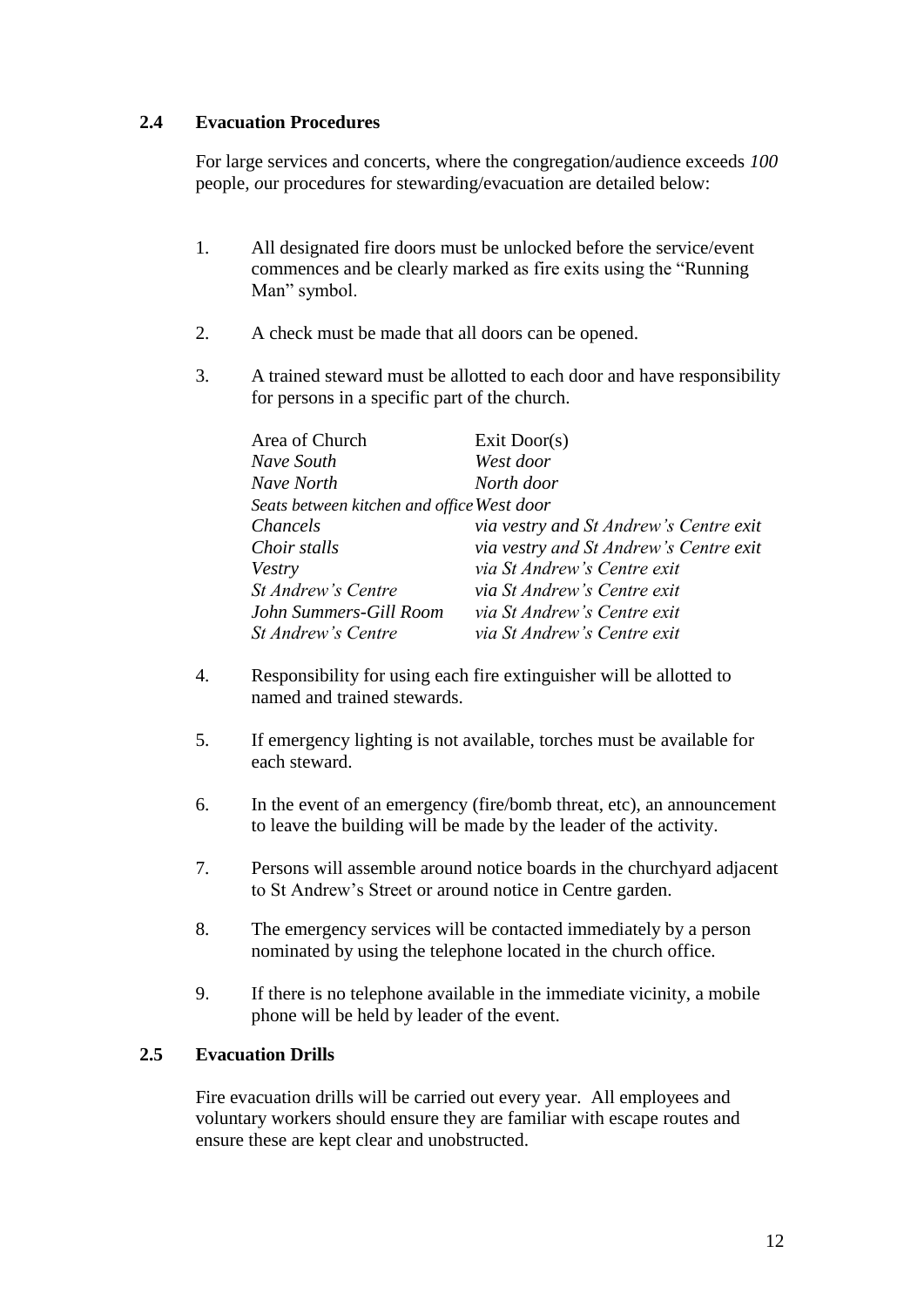## **2.6 If You Discover a Fire** (No matter how small)

- 1. Immediately raise the alarm.
- 2. Telephone the emergency services.
- 3. Evacuate to the designated assembly point (see 2.4: 7, p12).
- 4. Check the building for occupants.
- 5. Attack the fire if possible within your capability using the appliances provided, but without taking personal risk.
- 6. If it's not possible to attack the fire or if you are unsure which fire extinguisher to use, assist in the evacuation of the building, ensuring that all doors are closed behind you. The general rule is People before Property.
- 7. Ensure clear access for the emergency vehicles.

# **3. ELECTRICAL SAFETY**

- 1. A list of all our portable electrical appliances is maintained by the Responsible Person.
- 2. Every quarter plugs, cables and sockets will be inspected by the Responsible Person to ensure that there are no loose connections, worn flexes or trailing leads. Any repairs needed will be reported to the PCC for action.
- 3. Every year all our portable electrical equipment will be tested by a competent contractor (who is a member of the NICEIC (National Inspection Council for Electrical Installation Contracting), ECA (Electrical Contractors Association) or other approved body) to ensure that all appliances are safe. Any unsafe equipment will be safely disposed of.
- 4. Every quarter a visual inspection will be carried out of the fixed Electrical installation by the Responsible Person. Any defects will be reported to the PCC for action.
- 5. Every five years, our fixed electrical system will be inspected and tested by a competent contractor who is a member of the NICEIC, ECA or other approved body. Any necessary remedial work will be carried out.
- 6. At intervals of not more than five years our lightning conductor system will be examined and tested by a competent specialist firm of lightning engineers.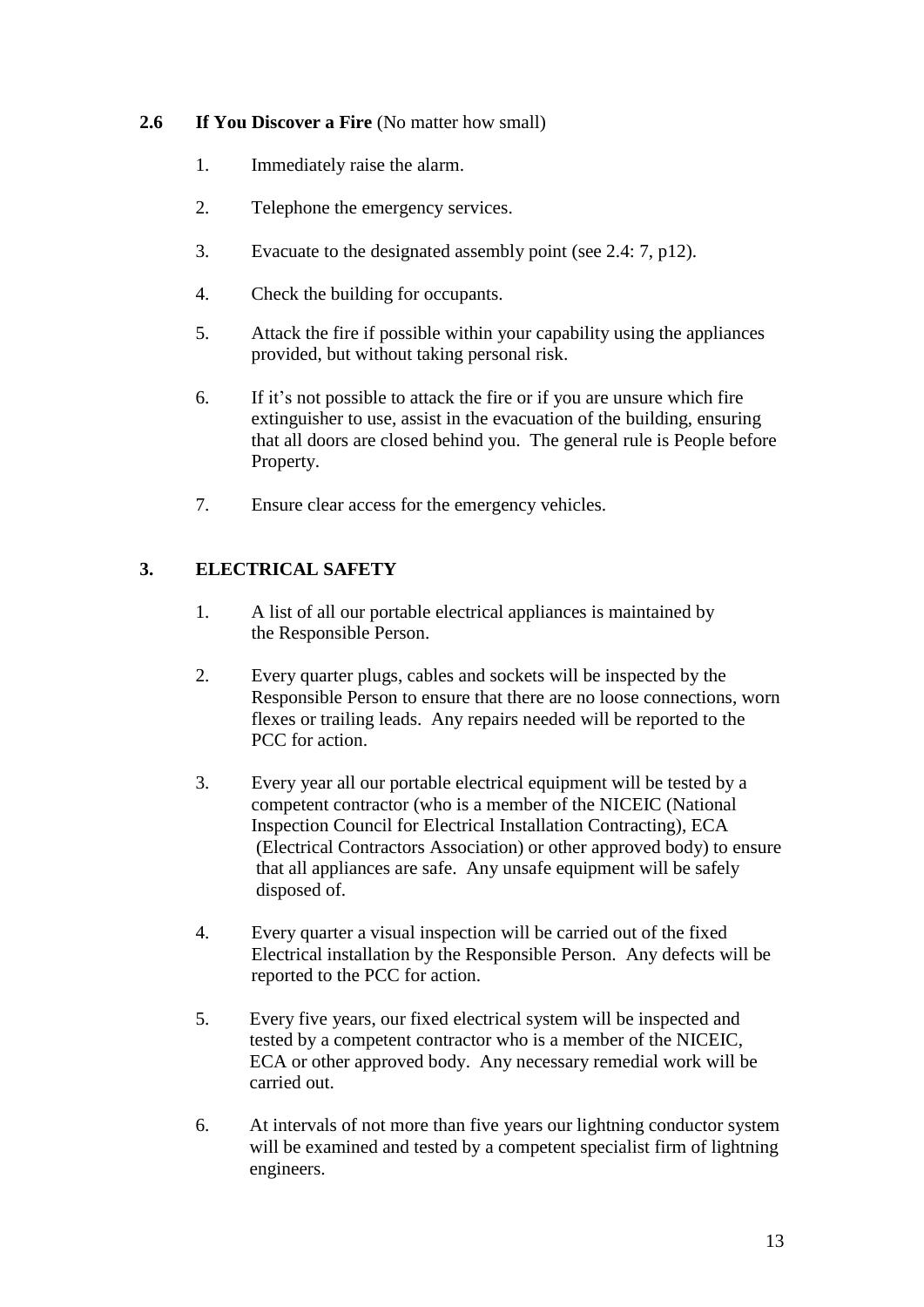- 7. It is our policy not to sell any second-hand electrical goods unless they have been inspected and tested by a suitably qualified person and a register of such equipment is maintained.
- 8. Misuse and abuse of electricity is a significant cause of fires and injury. Faulty electrical equipment can kill. All employees and voluntary workers and users must observe the following:
	- i) Visually check all electrical equipment before use.
	- ii) Report all faults immediately to the Responsible Person.
	- iii) Do not attempt to use or repair faulty equipment.
	- iv) No electrical equipment is to be brought onto the premises and used until it has been tested by the approved person and entered in the electrical equipment record.
	- v) Electrical equipment should be switched off and disconnected when not in use for long periods.
	- vi) Flexible cables should be so positioned and so protected that they do not constitute a tripping hazard and are not subject to mechanical damage.

## **4. GAS EQUIPMENT SAFETY**

Gas equipment is maintained and checked annually by a competent contractor who is a CORGI registered gas installer. Any necessary work required for safety is implemented immediately.

## **5. HAZARDOUS SUBSTANCES**

The Responsible Person will maintain a list of all hazardous substances used in the church/the St Andrew's Centre.

Where at all possible, we have eliminated the use of hazardous substances. Only readily available household products will be used according to the manufacturers' instruction. Where this is not possible, our safety arrangements are as follows:

For all hazardous substances, which include substances marked as 'Harmful, Irritant, Corrosive, Toxic, Very Toxic, Flammable, Highly Flammable, Extremely Flammable, Explosive, Oxidising or Dangerous for the Environment', data sheets or product information provided by the manufacturers are used to determine the correct method of use, protective clothing needed, method of storage, and action to take in the event of an accident.

Do not mix chemicals.

Do not store chemicals in unmarked containers.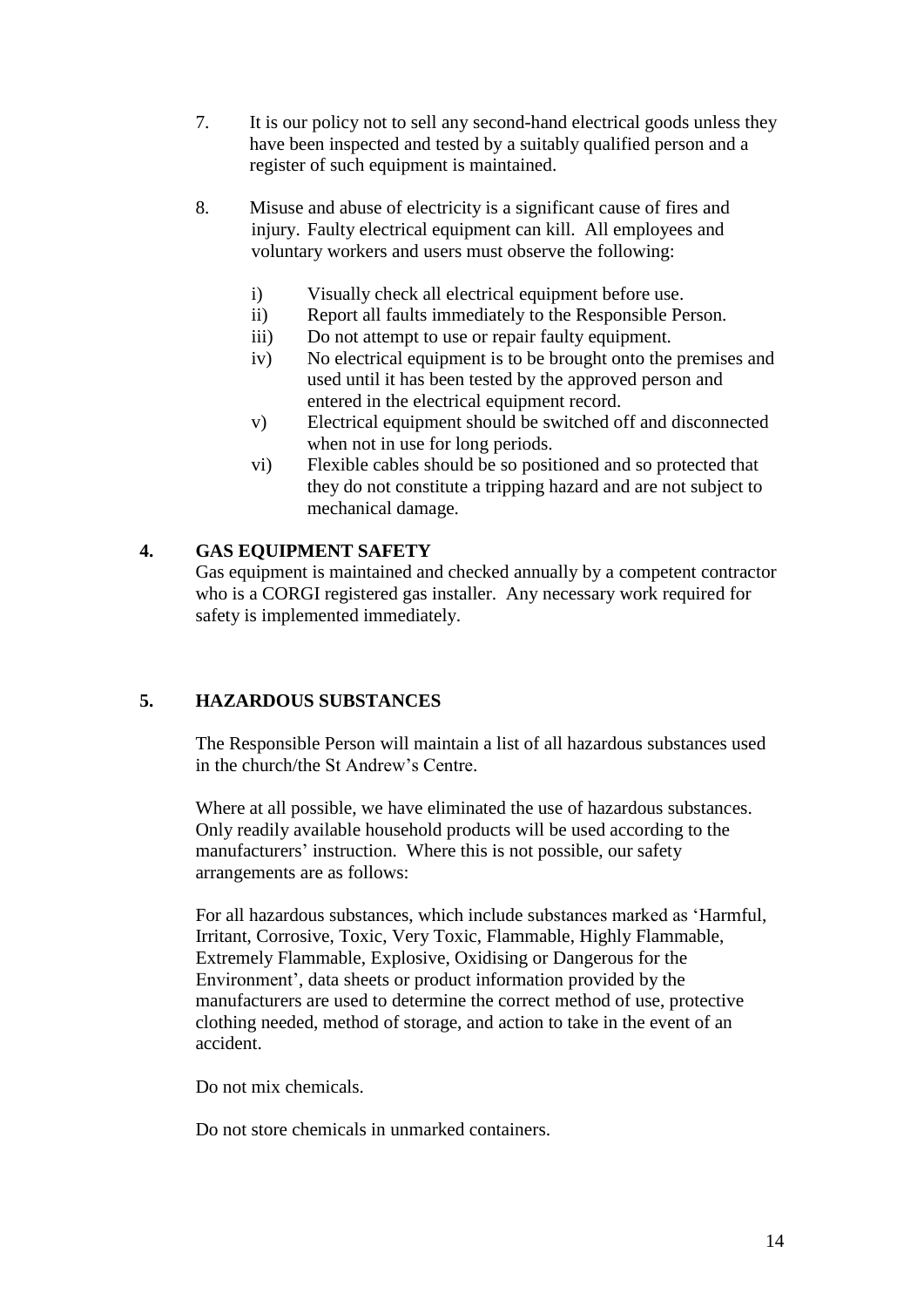## **6. SAFETY OF PLANT AND MACHINERY**

The Responsible Person will maintain a list of all items of plant and machinery. The procedures for checking and rules for use are as follows:

- 1. Employees and voluntary workers, users and hirers must not operate plant or machinery that they are not trained and authorised to use.
- 2. Employees and voluntary workers, users and hirers must not ride on any parts of machinery not intended for that use.
- 3. Machinery must be switched off before any adjustments are made.
- 4. After carrying out maintenance and adjustments, all guards must be replaced before the machinery is used.
- 5. Before using any item of plant or machinery, a check must be made to ensure it is in a safe working condition, correctly adjusted, and there are no loose nuts, bolts or other defects.
- 6. The appropriate personal protective equipment detailed below must be worn when operating any item of plant or machinery.
- 7. Persons under the age of 18 may use hand tools and are not permitted to operate any power driven item of plant or machinery.
- 8. Ladders may only be used when they can be safely secured. This may necessitate the use of ladder ties or two-person operation.
- 9. Any defect and damage found to any item of plant or machinery must be reported to The Responsible Person.
- 10. All plant and machinery will be regularly maintained and a schedule kept of maintenance requirements.

The following items of plant and equipment are tested by a competent person in accordance with an inspection programme:

*Item Inspection Arrangements* Heating boilers in Church & Centre Annual service by specialist

company

## **7. SLIPS, TRIPS AND FALLS (Condition of floors, steps and paths)**

In order to reduce as far as is reasonably practicable the risk of slips, trips and falls, an inspection will be made every quarter by the Responsible Person of all floors and stairs in the church and the St Andrew's Centre, and all paths and steps in the churchyard and garden. Particular note will be made of moss,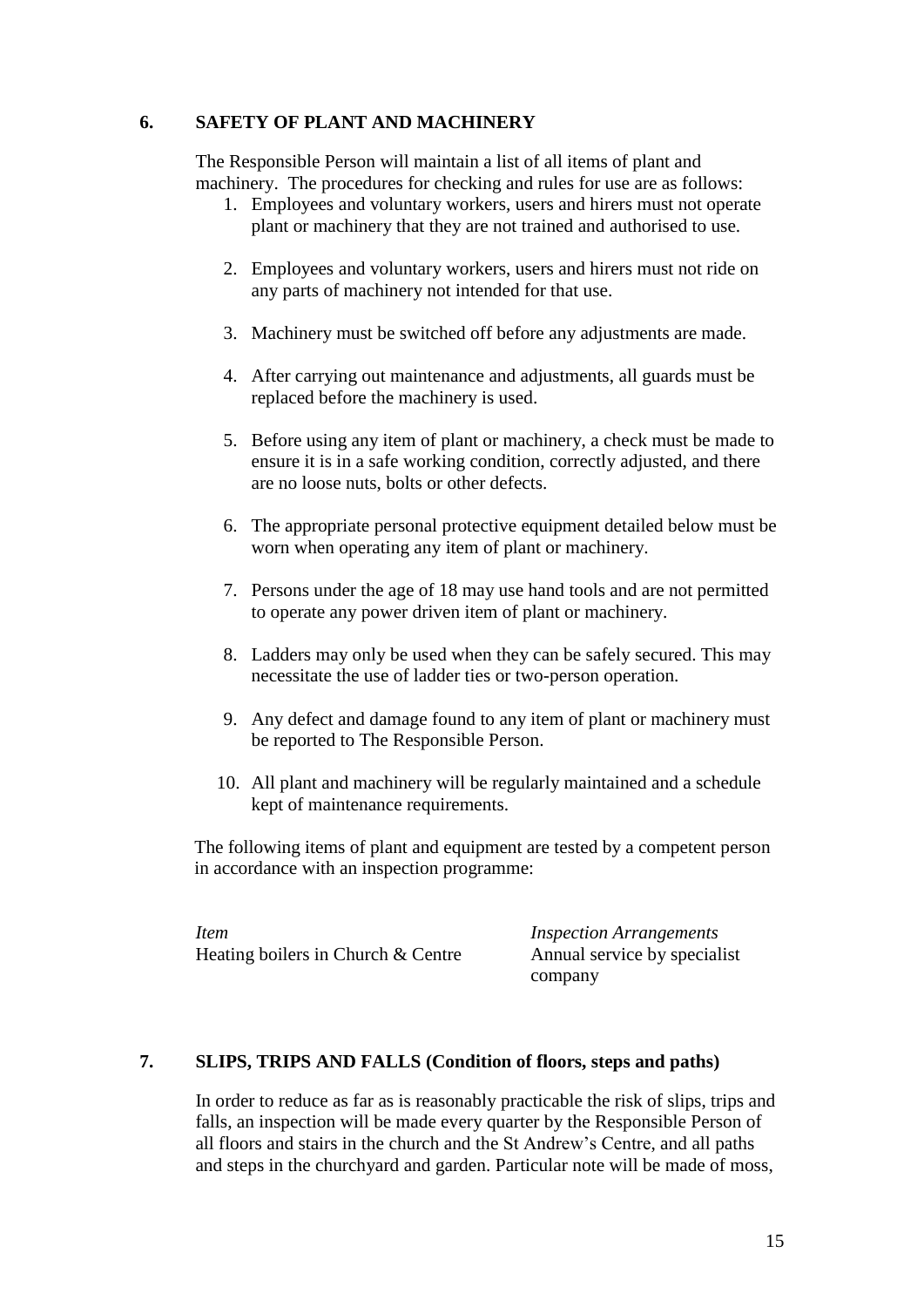algae and leaves on paths. Any defects will be reported to the Churchwardens who will arrange for repairs to be carried out.

# **8. LIGHTING**

In order to ensure that the church is adequately lit, an inspection will be made every quarter by the Responsible Person to ensure that all lights in the church, St Andrew's Centre and churchyard are working. Any bulbs which require replacing will be reported to the Churchwardens who will ensure that the bulbs are replaced ensuring that the safety procedures for the replacement of bulbs is followed.

# **9. WORKING AT HIGH LEVELS**

All areas above hand height are designated as high levels.

Trained personnel of a specialist contractor may work at high level at the request of the PCC.

Trained volunteers may work at high level provided ladders are safely secured with ties or two persons are involved with the operation.

# **10. PREPARATION OF FOOD**

- 1. We ensure that we follow the appropriate regulations governing the preparation and storage of foodstuffs.
- 2. We ensure that all food handlers have received adequate supervision, instruction and training.
- 3. We ensure that the appropriate assessment of risks is carried out for the foods to be prepared and stored including storage at the correct temperatures.
- 4. Before any preparation commences, all surfaces coming into contact with food must be washed down and disinfected.
- 5. Food stuffs may only be prepared in the following areas: Church kitchen St Andrew's Centre kitchen
- 6. Only persons who have received the appropriate training may prepare and serve foodstuffs.
- 7. We ensure that all hirers who wish to provide food stuffs are advised of the facilities and procedures.

*The local Environmental Health Officer may be consulted to see if your premises need to be licensed or if any improvements are needed. Food Hygiene Regulations apply whether you sell publicly or privately, in a hall or marquee, for profit or for fundraising. The only exception is for food cooked at home for private consumption.*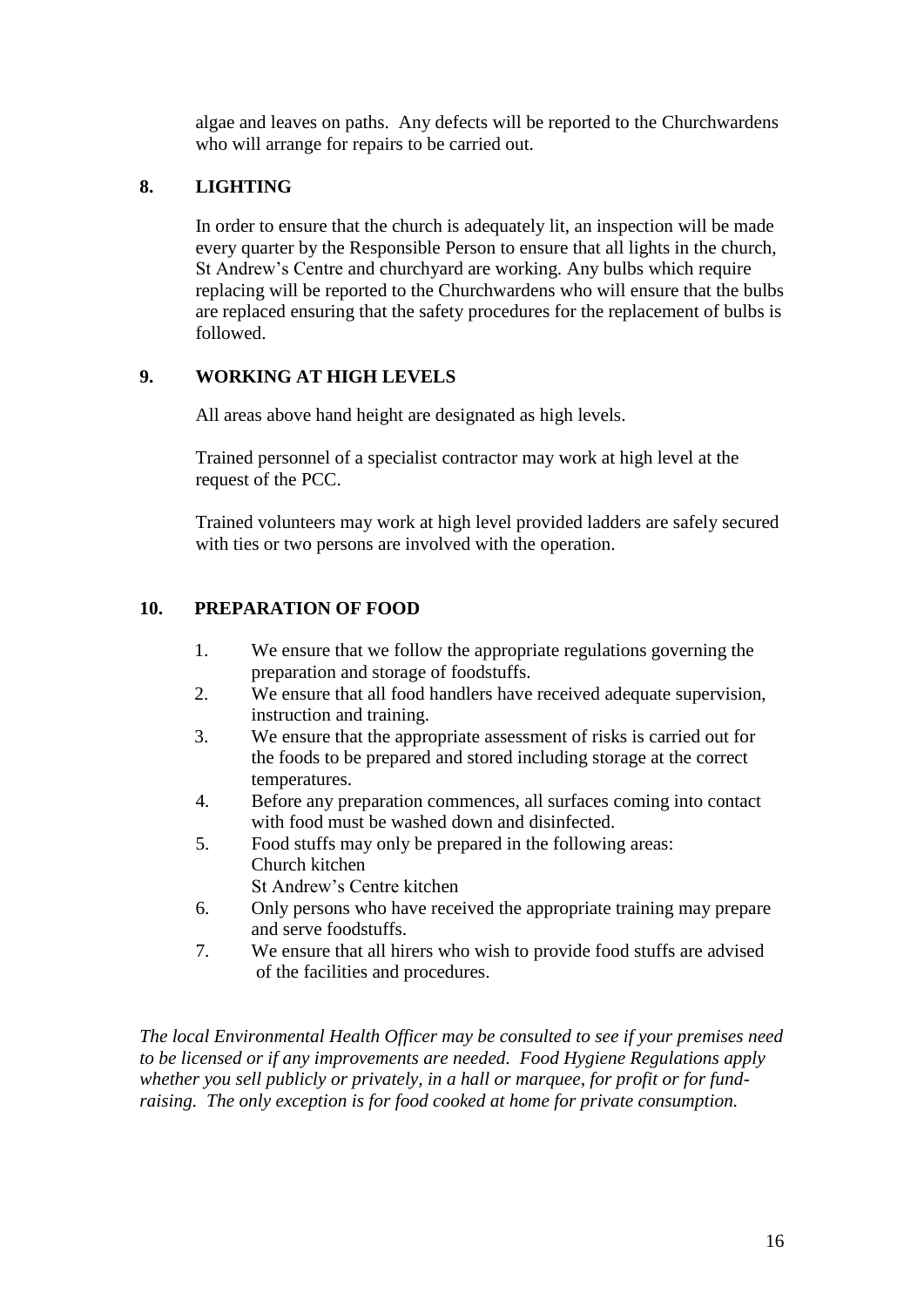## **11. MANUAL HANDLING (Lifting, carrying and moving loads)**

- 1. Our policy is to minimise the need for manual handling as far as is reasonably practicable.
- 2. Where it is not possible to avoid the need to move loads, we will carry out risk assessments and make use of lifting aids, including trolleys, lifts and hoists, as far as possible.
- 3. The necessary training will be given to all those employees and voluntary workers who are required to undertake manual handling.
- 4. Only those persons who have received the appropriate training are authorised to undertake manual handling tasks.

# **12. DISPLAY SCREEN EQUIPMENT**

Our policy is to assess the risks to all habitual users of computer work stations and to reduce those risks to the lowest level possible. The following factors will be considered when carrying out risk assessments:

- 1. Stability and legibility of the screen.
- 2. Contrast and brightness of the screen.
- 3. Tilt and swivel of the screen.
- 4. Suitability of keyboards, desks and chairs.
- 5. The work station environment.
- 6. The user friendliness of the software.

Daily work routines will involve periods away from the screen.

Where necessary risk assessments will be carried out by the Responsible Person.

The Church Administrator will carry out an ergonomic assessment of the work station to ensure compliance and notify the Responsible Person of any adjustments which may be required.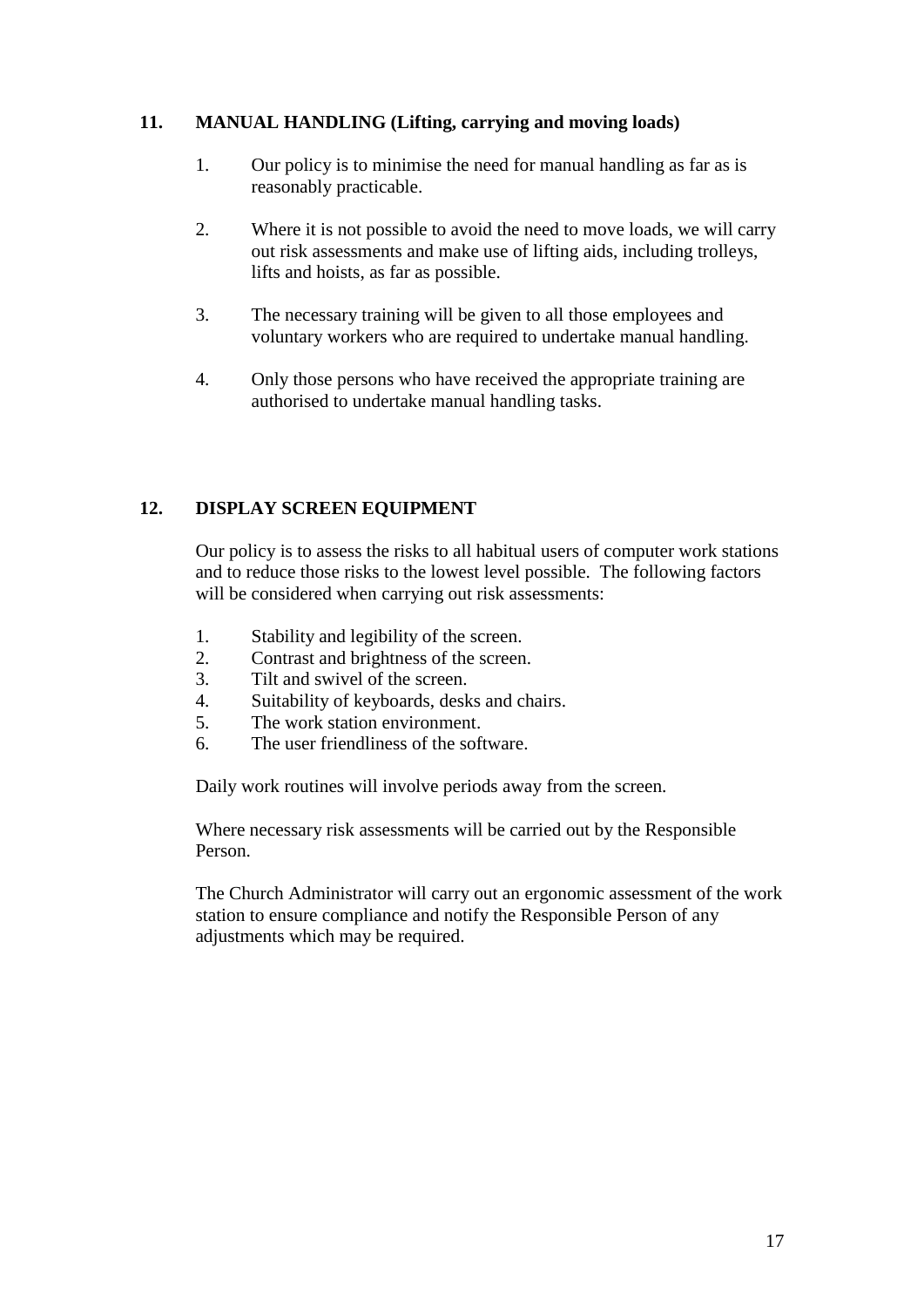## **13. HAZARDOUS BUILDINGS/GLAZING**

- 1. Our policy is to ensure that our buildings are safe and without risks to the health, safety and welfare of all who work in and use them. In order to achieve this, the buildings are inspected every quarter by the Responsible Person.
- 2. Any defects noted are immediately reported to the Churchwardens and the procedures put in hand for repairs.
- 3. Where necessary, temporary measures are taken to ensure that there is no risk of accident or injury until permanent repairs can be carried out.
- 4. A check is made of all glazing in the buildings to ensure that any glass in windows below waist height, and in doors and beside doors below shoulder height, is of a safety material or is protected against breakage.

## **14. CHILD PROTECTION**

A statement upholding our procedures will be made at each annual church meeting and be suitably recorded.

A permanent record will be maintained of all accidents involving children.

The Responsible Person for Child Protection is: Vivienne Thornton

*Procedures include a policy on child protection issues as set out in the current Church of England House of Bishop's Policy Document. The activities undertaken by youth groups require special attention. Details of the numbers and ages of the young people involved in each group and details of adult supervisors must be maintained. Parental consent forms are obtained for trips away from the Parish and any particular needs of individual children noted.*

## **15. PERSONAL SAFETY**

Risk Assessments need to be undertaken to assess the risks to persons working alone in the church, travelling to and from church, accepting persons into their homes and handling cash and other valuables. Procedures must be drawn up, including the appropriate control measures.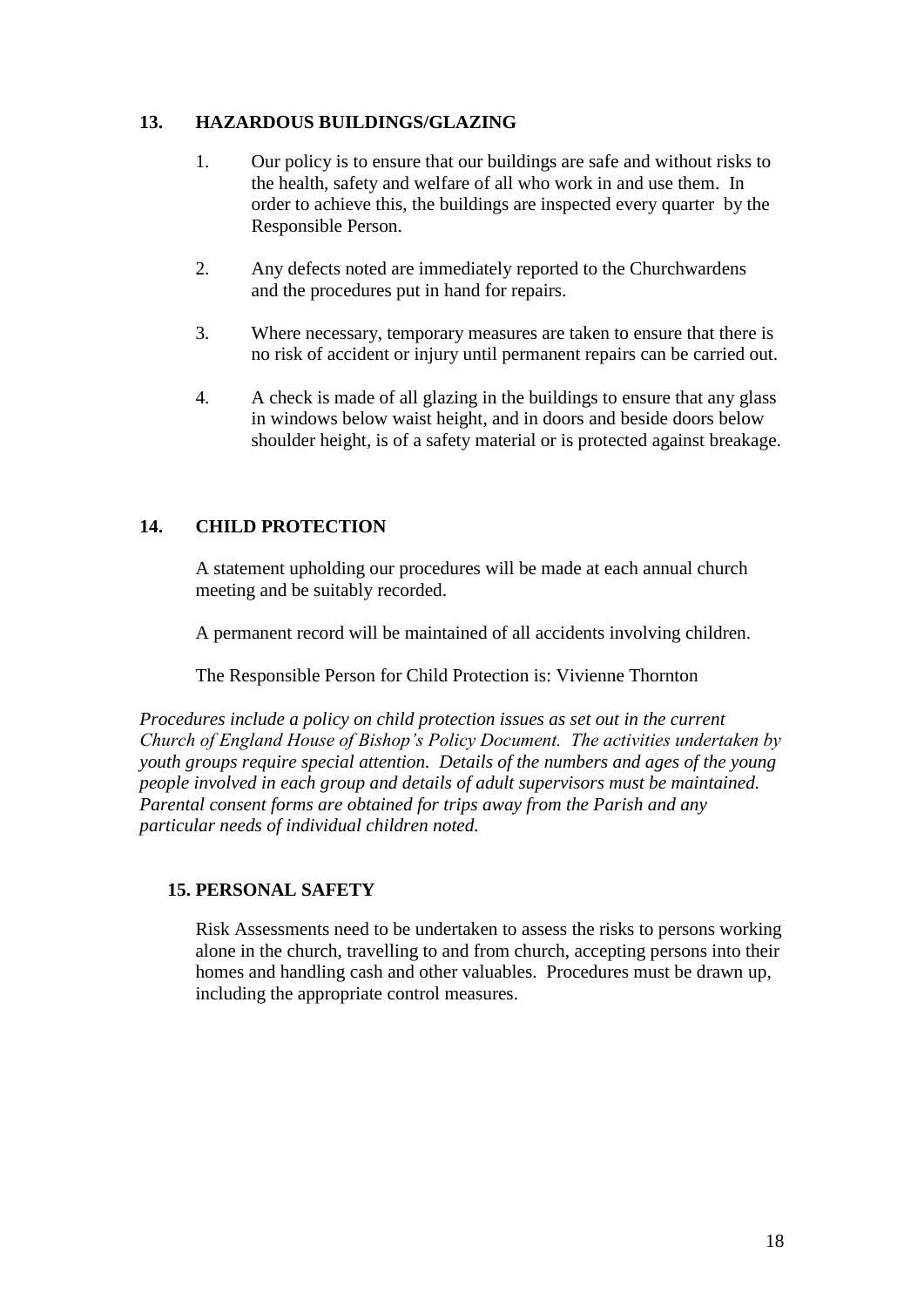## **15. ACTIVITIES AND OTHER AREAS WHERE RISK ASSESSMENT PROCEDURES MAY NEED TO BE CREATED**

For all hazardous activities, risk assessments will be carried out and appropriate procedures followed.

The following activities are examples of activities that will require risk assessment, identification of appropriate procedures and inclusion in the Health and Safety Policy:

- 1. Fetes, including the use of Bouncy Castles.
- 2. Tower Tours.
- 3. Change Ringing Bells.
- 4. Sponsored Walks.
- 5. Churchyard maintenance.
- 6. Erection of temporary staging.

#### **16. RISK ASSESSMENTS**

Risk assessments will be carried out on all areas of the church premises and all activities that carry a significant risk at regular intervals by a competent person in order to meet our obligations under The Management of Health and Safety at Work Regulations 1999.

#### **18. CONTRACTORS**

Anyone entering church premises for the purposes of carrying out work, other than an employee or voluntary worker of the church, will be regarded as a contractor. All contractors, including the self-employed, must abide by the following:-

- 1. Have their own Health and Safety Policy (where required by law) and be able to provide a copy of the same.
- 2. Produce evidence that they have appropriate public and employers liability insurance in place. A record of this evidence will be maintained.
- 3. Comply with all the requirements of this Health and Safety Policy and co-operate with the church officials in providing a safe place of work and a safe system of operation.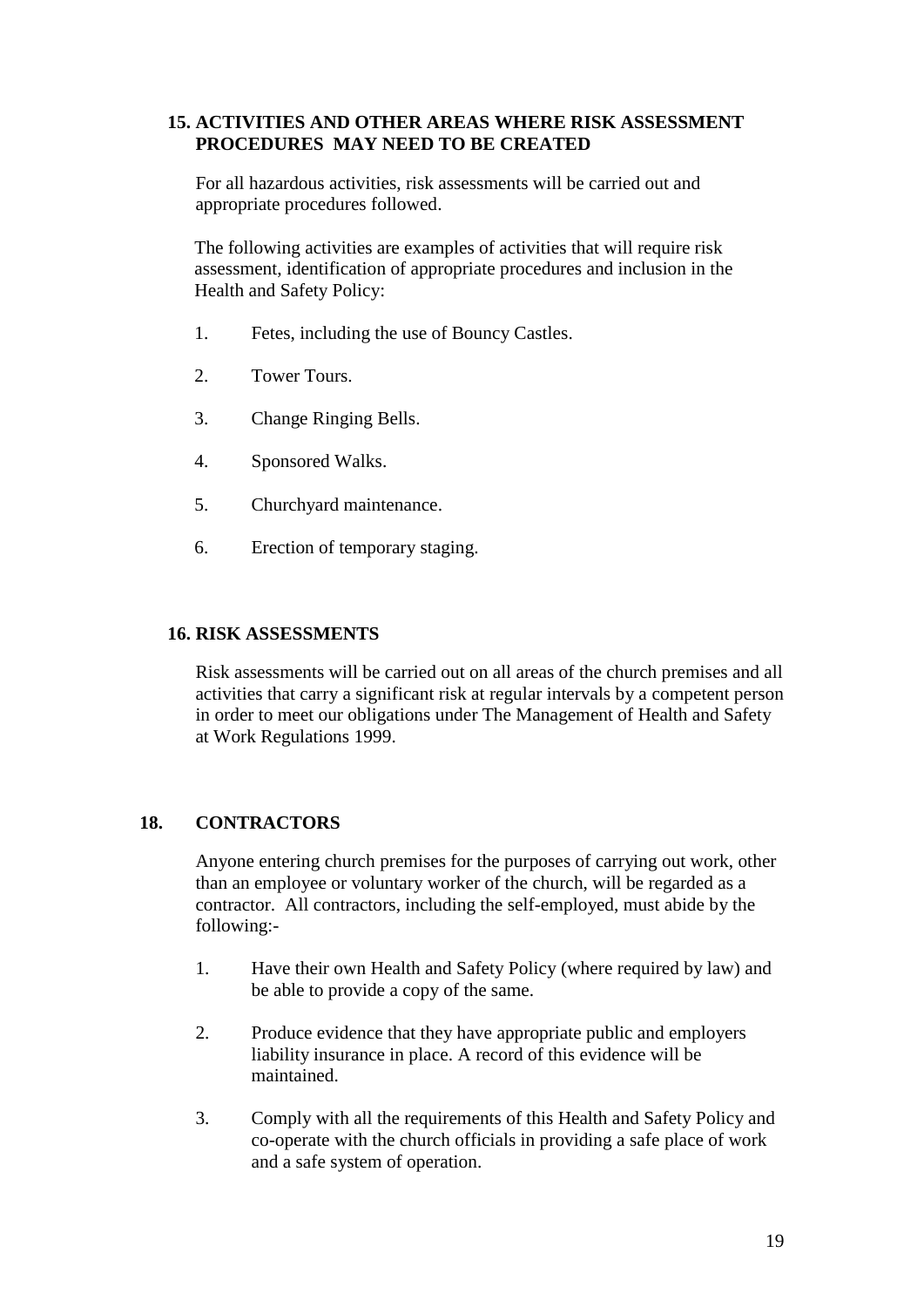- 4. Where plant and machinery is brought onto the church premises by contractors, they must be able to show, where necessary, that the equipment has been inspected and tested to ensure its safe operation.
- 5. Contractors may only use sub-contractors or persons other than their own direct employees with the express permission of the church officials. However, responsibility will remain with the contractors.
- 6. All contractors will be given detailed instructions regarding the areas where they are permitted to work and the extent of the work they are authorised to undertake. This 'permit to work' will also specify any safety precautions they must undertake.
- 7. Particular care needs to be taken for 'hot works' and a separate 'Hot Work Permit' is available from Ecclesiastical.
- 8. Certain work to the church will be subject to The Construction (Design and Management) Regulations 1994. In summary, this includes new buildings, alterations, repairs, restoration, temporary structures and even re-decoration and conservation work which:
	- last for more than 30 days.
	- involve more than 500 person days of work, or
	- involve 5 or more people on site at any one time, or
	- any demolition work.
- 9. A Planning Supervisor, Designer and Principal Contractor need to be appointed and a Health and Safety Plan produced.
- 10. The Church Architect is responsible for compliance when he/she commissions the works.
- 11. If the Church Architect does not commission the works, the PCC, Churchwardens or Priest in Charge will seek the advice of a competent person to ensure compliance.
- 12.The PCC will ensure that the necessary arrangements are put in hand under The Construction (Design and Management) Regulations 1994.